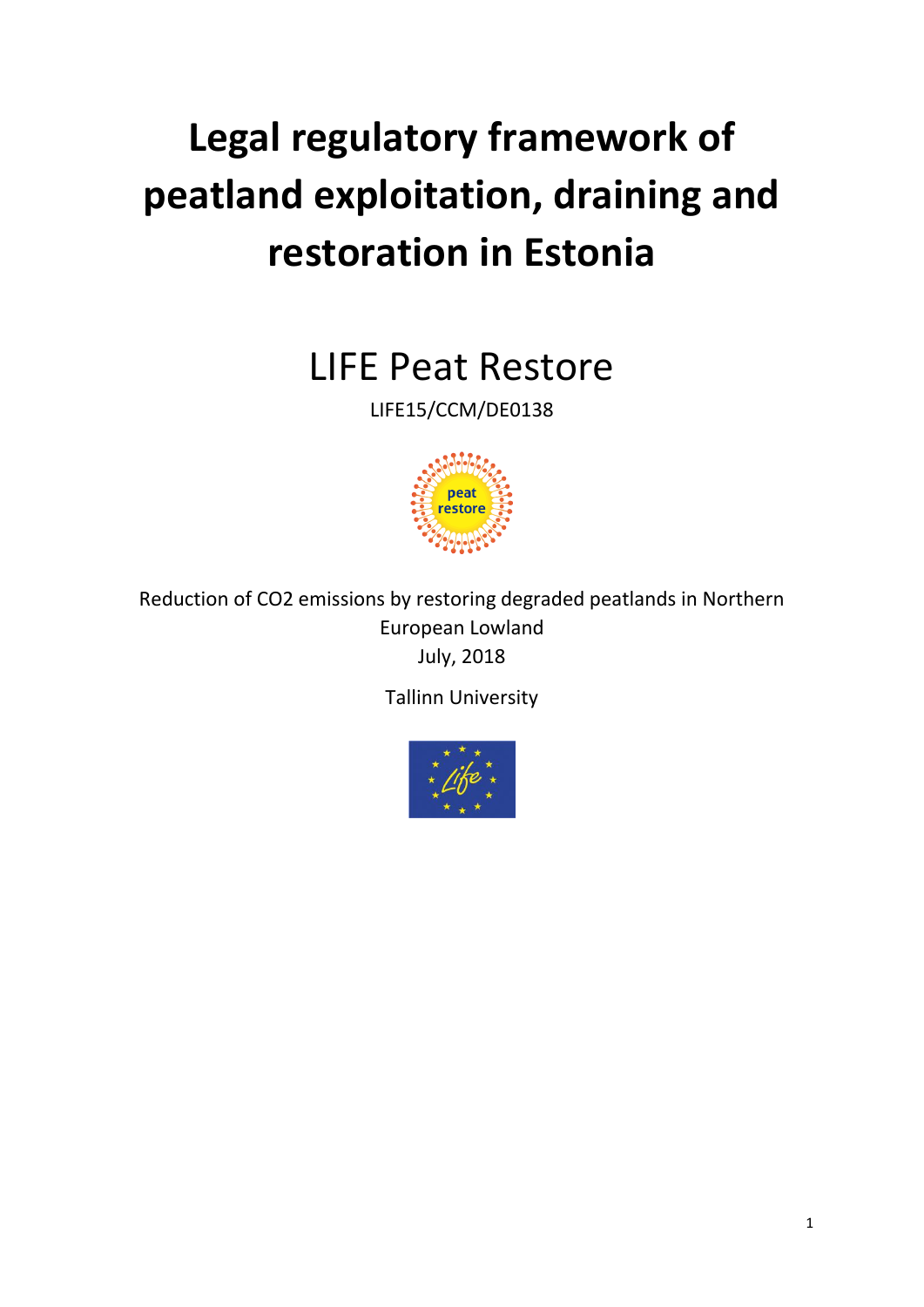# National analyses of the legal regulatory framework of peatland exploitation

### 1. Introduction: Mire conservation and restoration in Estonia

Mire conservation activities in Estonia started c. 100 years ago, when the first Nature Reserve containing mire was established in 1938, the Ratva Strict Bog Reserve, for the protection of *Aquila chrysaetos*. In 2004 a **new period** commenced when Estonia joined the European Union. From this period on, the directives of the European Union must be transposed to Estonian domestic law; in addition to the direct application of EU regulations. This most recent period is characterized by the establishment of the Natura 2000 network, as well as the undertaking of extensive mire restoration and development of long-term conservation plans.

#### The State Audit

In 2005, the State Audit Office audited the activities of the State in planning the use of peat resources and managing their extraction. The objective was to assess whether the State ensures a sustainable use of peat reserves. It was found that the annual rate of use of peat resources is 2,780,000 tons. According to a research conducted by the Institute of Ecology of Tallinn University in March 2005, all natural peatlands together generate only 400,000 to 500,000 tons of peat annually. Comparing these preliminary estimates by the scientists with the Government-permitted rate of use, it becomes clear that the rate of use of peat exceeds its annual increment more than five times. Although the actual extraction rate of peat, due to the existing weather conditions has been lower than the permitted rate, it has still exceeded the increment two or three times.

Due to the significant impact of peat extraction, it is important to establish specific environmental requirements to obtain extraction permits. The audit found that in the case of most permits issued in the five counties examined, neither environmental conditions nor the purpose of the after use of land damaged by extraction have been laid down. Moreover, in the majority of the cases, environmental impact assessments had not been carried out before issuing the permits, peat companies had been set no requirements for reducing the environmental impact of extraction or monitoring it.

In Estonia, there are approximately 8,000 to 15,000 ha of abandoned areas that were used earlier for peat extraction, but which were not rehabilitated after production. In general, peat moss does not begin to grow spontaneously in drained and extracted areas and therefore no increment of peat can take place. The degraded peatlands are a source of permanent environmental pollution and represent a great fire risk. Most of the abandoned production areas are owned by the State. Although the landowner must rehabilitate the abandoned areas, the State does not have an overview of the residual supply of peat in these areas and of environmental impact - whether these areas have to be re-extracted or rehabilitated. The State has not assigned finances to rehabilitate abandoned areas.

#### Role of Mires in Climate Change

Peat forming mires and other peatlands affect global climate. Natural mires mitigate climate changes while drained peatlands are the sources of the greenhouse gases. International agreements and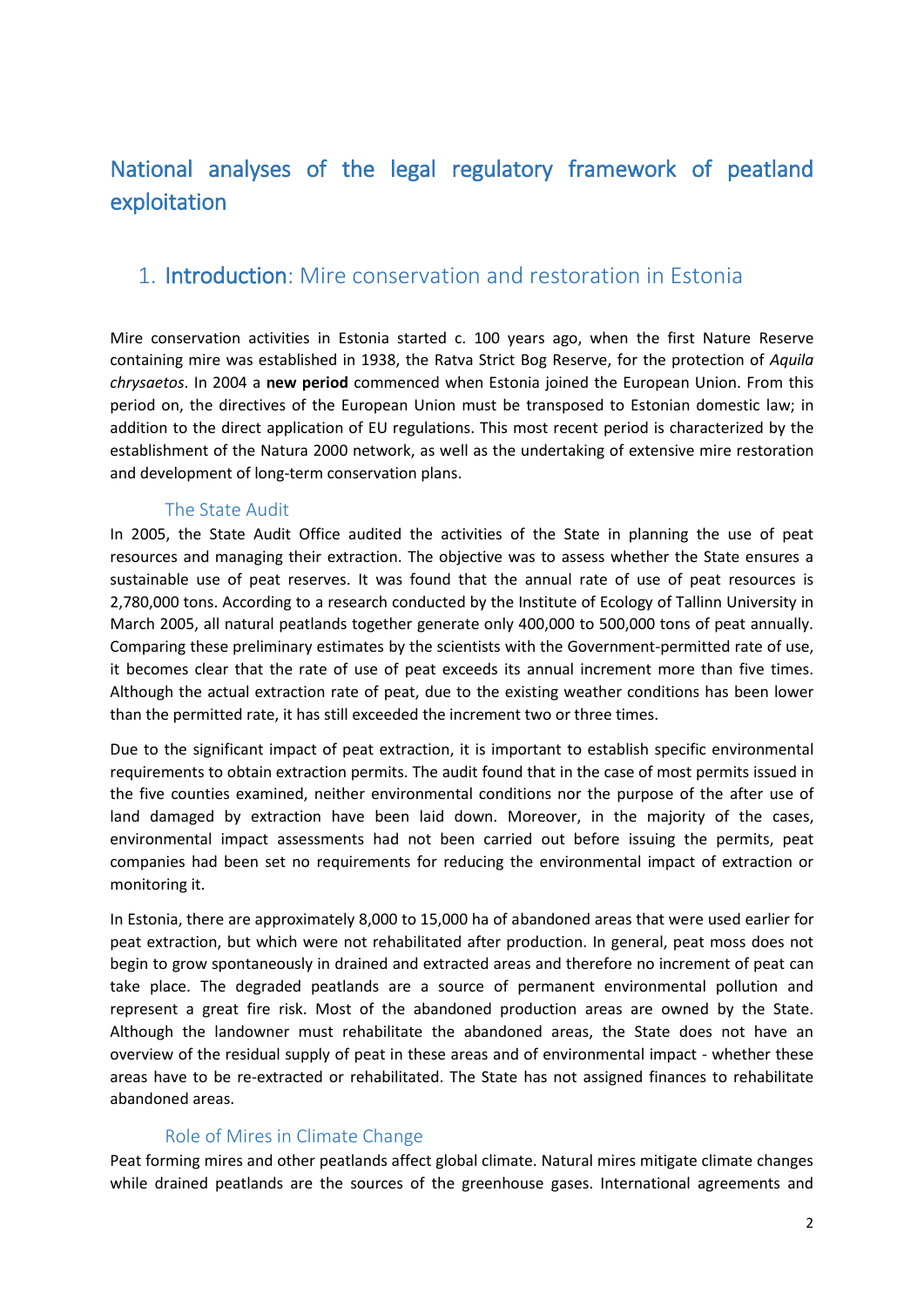documents (IPCC, UNFCCC, IUCN, PEG, FAO, MICCA etc.) emphasize the role of mires in the regulation of the climatical processes.

Drained peatlands are the second source of the greenhouse gases after the oil shale industry. Thus the restoration of damaged peatlands is important not only for the maintanence of the biological biodiversity, but for buffering the climate changes. GHG emissions are the highest from the abandoned peat fields. It is important to explain the share of peatlands in respest of climate change mitigation prospects and the importance of restoration of mire habitats for the region.

#### Peatland restoration

Peatland restoration in Estonia started with the LIFE+ project 'Restoration and management of Häädemeeste wetland complex' (2001-2005) to reduce drainage effects on Tolkuse bog in southeastern Estonia.

Several restoration projects have been implemented by the State Forest Management Centre (three on abandoned milling peat fields; two on bog margins drained in the 1960s). In 2012 the first largerscale (c. 40 ha) restoration work of an abandoned peat field - ditch blocking and diaspore transfer on some 4 ha - started on the Viru bog in North-Estonia. Recently, the Ministry of Environment accepted the plan to restore 2,000 ha of extracted peatlands abandoned during Soviet times by 2020. It also supports the restoration of the near-natural plant cover on several mineral-rich fens affected by drainage and forestry, which are now in protected areas. The LIFE+ project 'SPRINGDAY - Conservation and restoration of petrifying spring habitats in Estonia' (2013-2018) aims to prevent the degradation of this habitat and to achieve or maintain its 'favourable' conservation status.

#### Monitoring the state of peatlands

According to the Environmental Monitoring Act the country data are collected on the state of Estonian environment, species, communities, habitat types, including the state of different peatland habitat types. Every six years data are collected, analysed and reported, indicating the state of 60 ombrotrophic bogs and 60 minerotrophic fens all over the country. Unfortunately, the monitoring is deeply underfinanced and the monitoring programme is cut back. It results in decrease in the amount and quality of the collected data as the emphasis is turned from collecting quantitative data to the more subjective expert assessment.

Furthermore, since 1951, meteorological, hydrological, peat hydrophysical, and hydrochemical monitoring has been undertaken on the Männikjärve bog (Endla mire system) at Tooma mire station. Later the monitoring was expanded to the Linnusaare bog (the Endla mire system). The long-term hydrological monitoring is extremely valuable for understanding relationships between climate, bog hydrology (cf Valgma 1998, Lode, Küttim, kiivit 2017), microtopography (cf. Valgma 1998) and peat accumulation function (cf. Ilomets, 1982, 1996, 2000).

# 2. EU and National Legal Framework: EU and Estonian legislations relevant to mire and peatland conservation

Since Estonia joined the European Union in 2004, the EU regulations are directly applicable and its Directives must be transposed into Estonian law.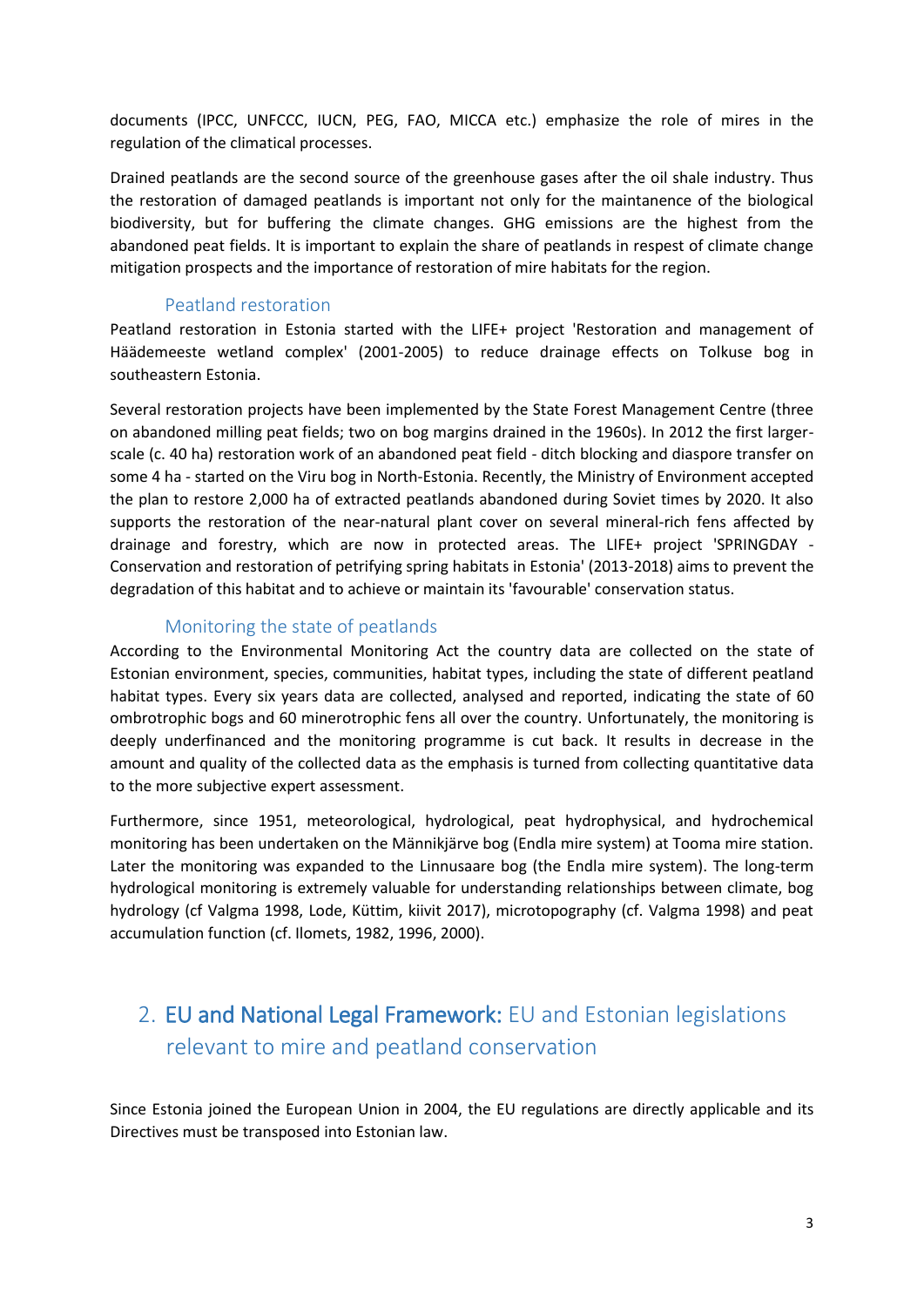#### Habitat Directive

For the protection of wetlands, the Habitat Directive (1992) is one of the key legal acts of the European Union. It is also the basis for a coherent European ecological network of Natura 2000 areas, in accordance with the habitats listed in the annexes of the directive. Before the establishment of the Natura 2000 network (April, 2004) the total area of mires under protection was about 145 000 ha. During the Natura process around 35 000 ha of protected mires were added. The most threatened habitats are still spring fens, calcareous tufa forming spring fens and fen forests. Recently the wetlands group from Tallinn University presented the report about the state of Estonian spring fens (Ilomets et al 2017). The selection of spring fens most valuable for their protection is currently in process.

#### EU Bird Directive

The Bird Directive (2009) aims to protect all wild bird species naturally occurring in the European Union; many of the species listed in the Annex I habitat are migratory visiters on Estonian mires. Important areas of mires protected as Natura 2000 sites are also designated as Natura 2000 bird habitats.

#### EU Water Framework Directive (WFD)

The Water Framework Directive (2000) clearly identifies the protection, restoration and enhancement of the water needs of wetlands as part of its purpose at Article 1 (a). The Annex VI part B of the directive provides creation or restoration of wetlands as an additional measure for the achievement of good ecological status of a water body. The Water Framework Directive and the Groundwater Directive (2006) protect indirectly terrestrial ecosystems, which are connected to water ecosystem, including wetlands. The Groundwater Directive also determines wetlands as an object of protection. The Guidance Document n. $^{\circ}$  12 "The role of wetlands in the Water Framework Directive" (2003) provides a description of how wetlands are relevant to WFD implementation, describes and provides guidance on the role of wetlands in the achievement of the environmental objectives of the WFD. As a first step to achieve the goals of the Guidance Document n. $^{\circ}$  12 Institute of Ecology (Tallinn University) developed the methodical document "Integration of Estonian wetlands into the Water Framework Directive. Methods" (www.envir.ee/sites/default/files/margalad\_metoodika.pdf) ( Lode et al. 2011). In 2015, the document addressing management of integrated release load (of N and P) from peatlands was developed (Lode et al 2015; [www.envir.ee/sites/default/files/erikteinemaa.pdf\)](http://www.envir.ee/sites/default/files/erikteinemaa.pdf). The futher achievements in the practical implementation and development of the elaborated document is pending.

#### The Action Plan for Protected Mires for 2016-2023

At present approximately 190,000 ha of peatlands are under protection in Estonia. Among the goals of the Action Plan for Protected Mires for 2016-2023 is to restore 10 000 ha of peatlands on protected areas up to 2020. Already in the recent past the Estonian Environmental Action Plan for 2007-2013 stressed the need to reach favourable status of peatlands – to keep at least 22% of the whole land territory as peatlands.

In 2007, the Environmental strategy of Estonian sustainable development – Sustainable Estonia 21' was accepted and the Environmental Strategy until 2030' was compiled. This is the umbrella development strategy for the environment.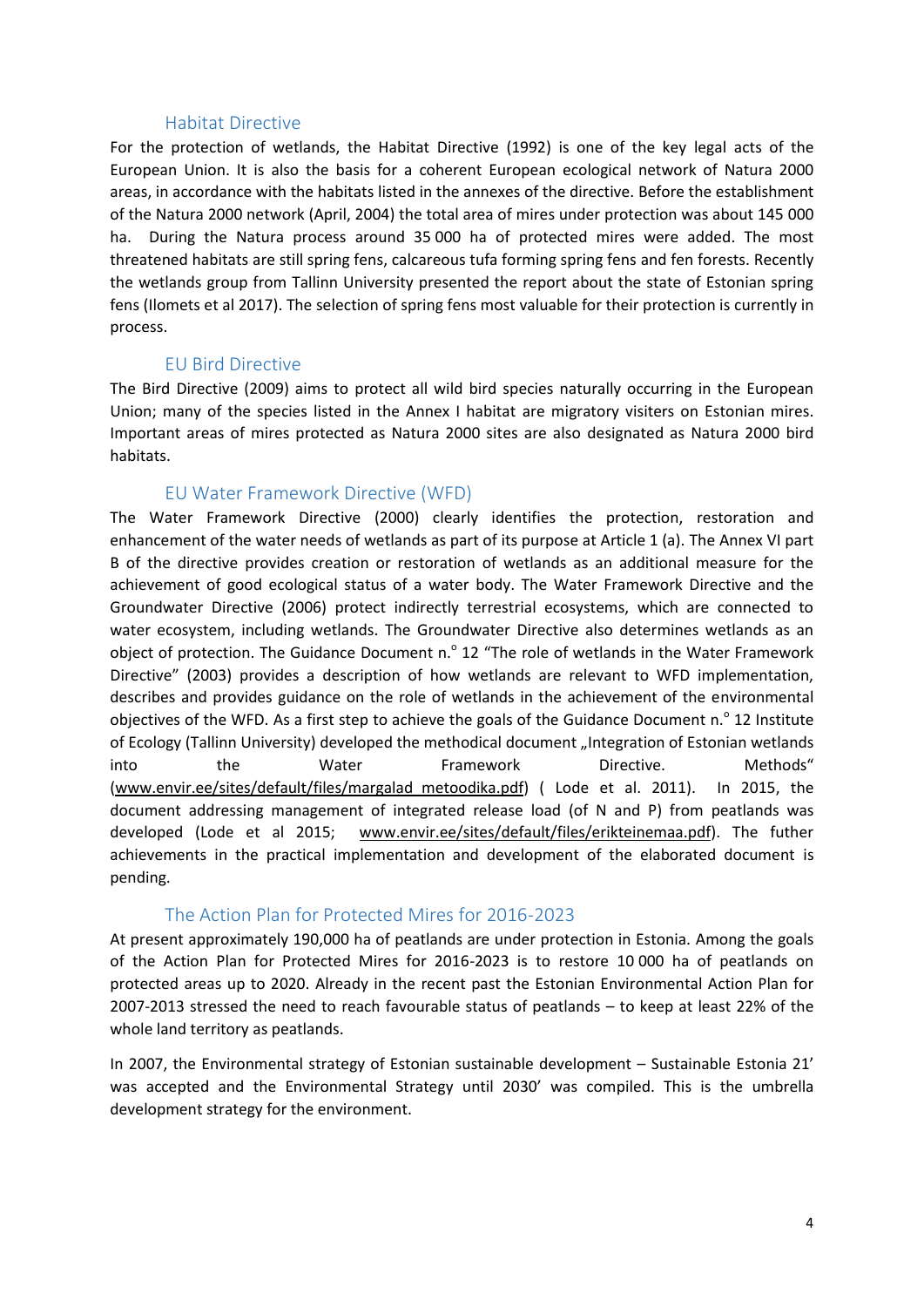#### The Constitution

Section 5 of Estonian Constitution provides: The natural wealth and resources of Estonia are national riches which shall be used economically. According to Section 53 of the Constitution, everyone has a duty to preserve the human and natural environment and to compensate for damage caused to the environment by him or her. The same provision also stipulates that the procedure for compensation shall be provided by law. In the commented edition of the Constitution it is stressed that the purpose of the sustainable use of living and natural environment is to ensure satisfied living environment to the people and necessary natural resources. It means there are certain opportunities to restrict constitutional rights (e.g. right of entrepreneurship and ownership) arising from this constitutional obligation. Therefore, the State can impose restrictions in the exploitation (peat extraction, amelioration etc) over nationally valuable nature objects like peatland, as well as dispossess via compensation or exchange of a piece of land with another of equivalent monetary value.

#### Act on Sustainable Development

The Act on Sustainable Development entered into force in 1995, as a consequence of the UN Conference on Environment and Development (Rio de Janeiro, 1992). The Act provides that the conservation of the biological diversity will be ensured by the national program and action plan adopted by the Government. According to the Act, the different types of ecosystems and landscapes must be conserved, and for balancing and compensating urbanization and economic activity the network of natural and semi-natural biotic communities must be created. The act was the main reason that peat extraction in Estonia has annual limits. The limit refers to the total annual amount for peat excavation on State and County level in Estonia.

#### Nature Conservation Act

The basis of environmental legislation is the Nature Conservation Act (NCA, 1990, last updated on 2014). NCA stipulates the prerequisites for placing natural features and areas under protection as well as the relevant procedure. The protected natural objects are divided between three groups protected areas, limited conservation areas and species protection sites. A Government decision places the area under protection as a protected area or limited conservation area. NCA transposes the requirements of EU Habitats and Bird's Directives; on the basis of NCA the network of Natura sites is also placed under protection.

The protected areas are categorised as national parks, nature reserves and landscape protection areas, which have different protection purposes. The NCA properly covers with its wide range of protection levels all the requirements to protect our peatlands.

The National park is defined as a protected area prescribed for the preservation, protection, restoration, research and introduction of the natural environment, landscapes, cultural heritage and balanced use of the environment of the protected area (§ 26, NCA). A national park may include strict nature reserves, conservation zones and limited management zones. The Nature Reserve (§ 27, NCA) is a protected area prescribed for the preservation, protection, restoration, research and introduction of the natural environment. The zones possible in a nature reserve are the strict nature reserve, conservation zone and limited management zone.

The Landscape protection area is an area prescribed for the preservation, protection, restoration, research, introduction and regulation of use of landscapes of the protected area. A park, arboretum or forest stand is a special type of landscape protection area (§ 28, NCA). The zones possible in a landscape protection area are the conservation zone and limited management zone.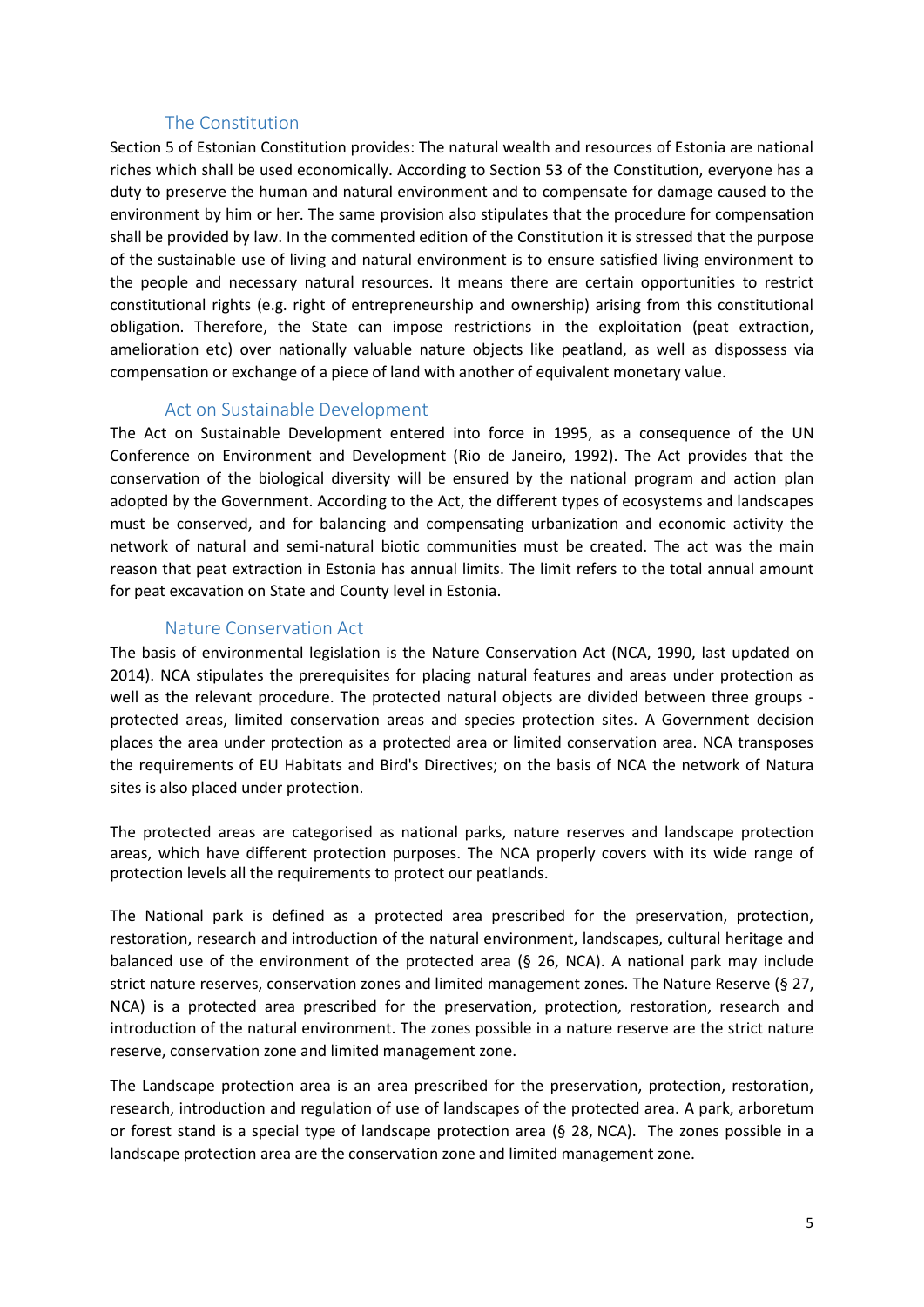The Strict nature reserve (§ 29, NCA) is a land or water area of a protected area whose natural status is unaffected by direct human activity and where the preservation and development of natural biotic communities is ensured only through natural processes. All types of human activity is prohibited within a strict nature reserve, and persons are prohibited from staying in such reserves, except in events specified in subsections (3) and (4) of this section. (3) Persons may stay in a strict nature reserve only for the purposes of supervision, rescue work or administration and organisation of the protection of the natural object. (4) People may stay in a strict nature reserve for the purpose of monitoring and assessment of the status of the natural object only with the consent of the manager of the protected area.

The Conservation zone (§ 30, NCA) is a land or water area of a protected area prescribed for the preservation of natural and semi-natural biotic communities established or to be developed therein. Mineral resources present within a conservation zone are not deemed to be resources intended for exploitation. Unless otherwise provided by the protection rules, the following will be prohibited within a conservation zone: 1) economic activities; 2) use of natural resources; 3) erection of new construction works; 4) staying of persons in the habitats of protected species and staging areas of migratory birds; 5) driving motor vehicles, off-road vehicles or floating vessels; 6) camping, building fires and organising public events. There is also Limited management zone, which is a land or water area of a protected area where economic activities are permitted, taking account of the restrictions provided by this Act.

#### Earth's Crust Act

Earth's Crust Act (ECA) entered into force on 2005 and was renewed in 2017. ECA provides the principles and rules for investigation, protection and use of the Earth's crust in order to ensure its economically feasible and environmentally sustainable use. It is obligatory to apply technologies of mining, which ensures minimum damaging effects on the environment and human beings. The holder of an extraction permit is required to restore land disturbed by the extraction of mineral resources on the basis of a restoration project. Upon restoration of land disturbed by extraction of mineral resources, it shall be ensured that: 1. the ground-water regime of the mining area corresponds to the specific purpose of land use; 2. the restored area fits into the surrounding landscape; 3. the relief of the restored area is as nature-identical as possible; 4. the restored area does not pose a danger arising from its special character to the persons in the area.

According to the new ECA (2017), permissions will be given for the extraction of peat only on sites which has been entered in the list of peat areas disturbed by extraction and abandoned or the list of peat areas potentially suitable for extraction. The list is added to the act. Only earlier (during the 1960s and 70s) deeply drained peatlands for forestry or agricultural purposes, also excavated, thereafter abandoned but still with sufficient residual peat resources (with thickness over 1 m on 50 ha at least) peatlands are included into the list. A number of conservationists participated in the process. For excavation of peat, permission must be obtained with positive prior Environmental Impact Assessment. The compilation of the list is certainly considered a progress. Unfortunately, the aims of the WFD are still not very well understood and considered.

#### Land Improvement Act

The Land Improvement Act (LIA, first version 2003, newest will be approved 2018) regulates drainage and irrigation but also allows the establishment and restoration of wetlands on existing land improvement systems. According to the Act, land improvement means the drainage or irrigation of land, the two-way regulation of the water regime of soils, the liming of acid soils, as well as agricultural improvement, agricultural engineering and other work to manage land improvement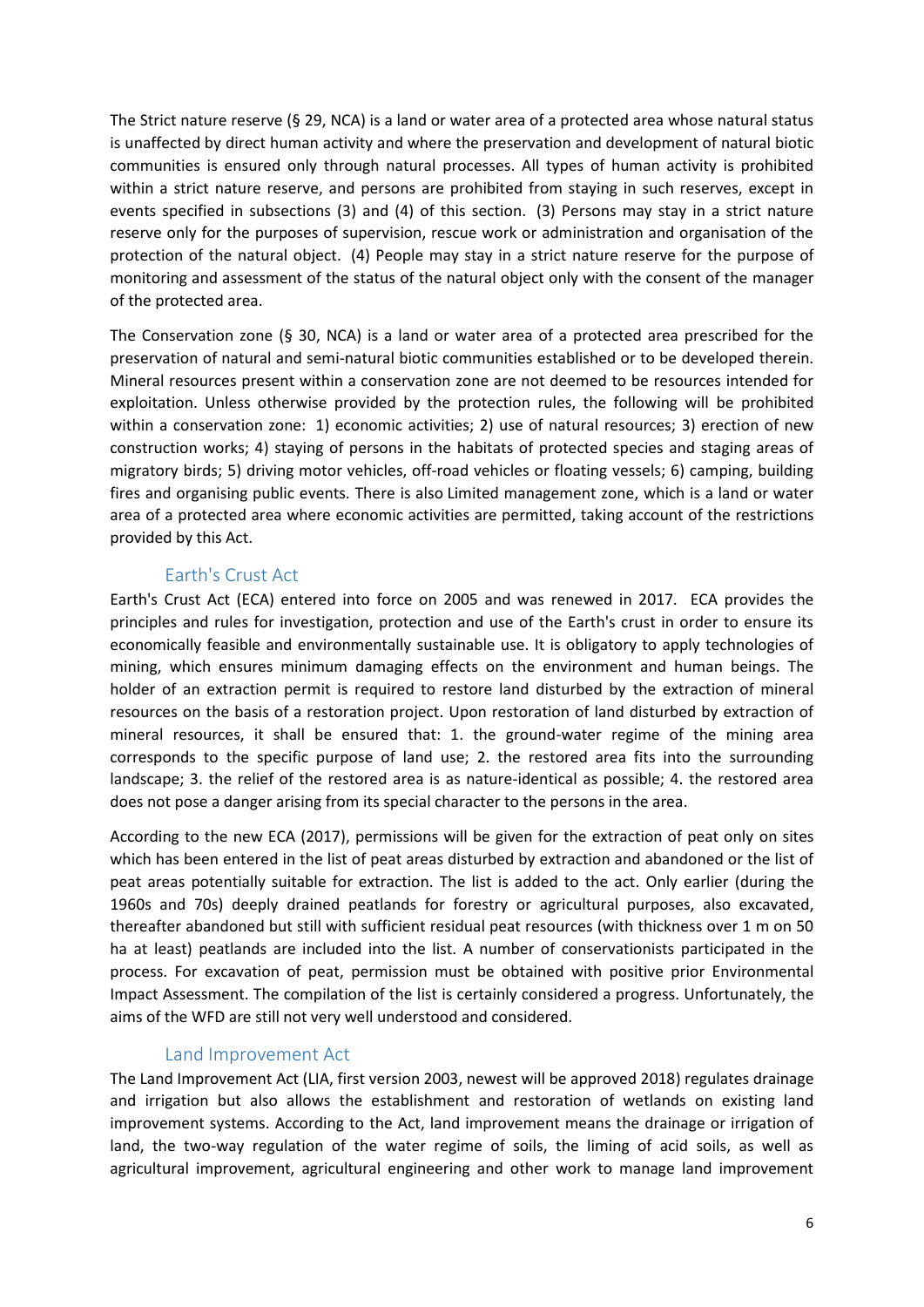systems that is done for the purpose of increasing the cultivation value of land zoned for agricultural and forestry use or for the purpose of environmental protection.

LIA regulates drainage and irrigation but also allows the establishment or restoration of wetlands on existing land improvement systems. On state owned land the act works quite well. Actually new drainage systems are not built any more. In most cases, the old systems that need improvement are just restored. The EIA is obligatory in every special case. There have been misunderstandings with private land owners as they may illegally excavate new ditches through small and valuable but still not protected mires (especially minerotrophic fens) not having any permission for this activity.

#### Water Act

The purpose of the Water Act (1994) is to guarantee the purity of inland and transboundary water bodies and groundwater, and ecological balance in water bodies. According to § 17of the Water Act: (2) Damming of a water body means an activity whereby the natural water level of a watercourse is raised by more than 0. 3 metres by the works built in the watercourse (hereinafter the dam). (4) The passage of fish both up- as well as downstream shall be ensured by the owner or possessor of a dam on the dam built on a water body that has been approved as a spawning area or habitat of salmon, brown trout, salmon trout or grayling or on a stretch thereof on the basis of subsection 51(2) of the Nature Conservation Act. As peatlands dominate many catchment areas, drainage works in mires may be questionable.

No permit for the special use of water is required for damming if the natural level of a watercourse is raised by up to one meter, unless the damming takes place in the water bodies that need protection as spawning areas or habitats of salmon, brown trout, salmon trout or grayling, or sections of such water bodies, included in the list established under subsection 51 (2) of the Nature Conservation Act. It may be a problem for peatland restoration because sometimes the artificial water body, dredged earlier in the peatland itself is not (and can't be) the spawing area or habitat for salmon, brown trout, salmon trout or grayling. It is just turned into transport corridor for fishes and result to dredging the part of the waterbody locating upstream from the drained peatland altered to spawing area (what it could not been earlier).

#### Environmental Impact Assessment and Environmental Management System Act

The Environmental Impact Assessment and Environmental Management System Act (EIA, 2005) state that an environmental impact assessment for open mining of on area >25 ha and for drainage of >100 ha wetland is obligatory. EIA regulates environmental impact assessment of the development projects, which have significant environmental impact and strategic impact assessment, which is carried out to strategic planning documents (development plans and spatial plans).

## 3. Problematic aspects

Both the WFD and the national NCA stress the importance of wetlands as well as the need to protect peatlands and preserve them in good state. The restoration of drained peatlands back to their natural state is a way to reach this goal. In most cases this aim can be achieved by restoring the hydrological regime, by damming the drainage ditches, of a peatland to the state that allows the peatland to maintain its main function – peat formation. The WA refers to natural level of watercourses. But in most cases there have not been any natural watercourses before drainage systems were made. Moreover, this artificial ditch with its artificially decreased water level (named